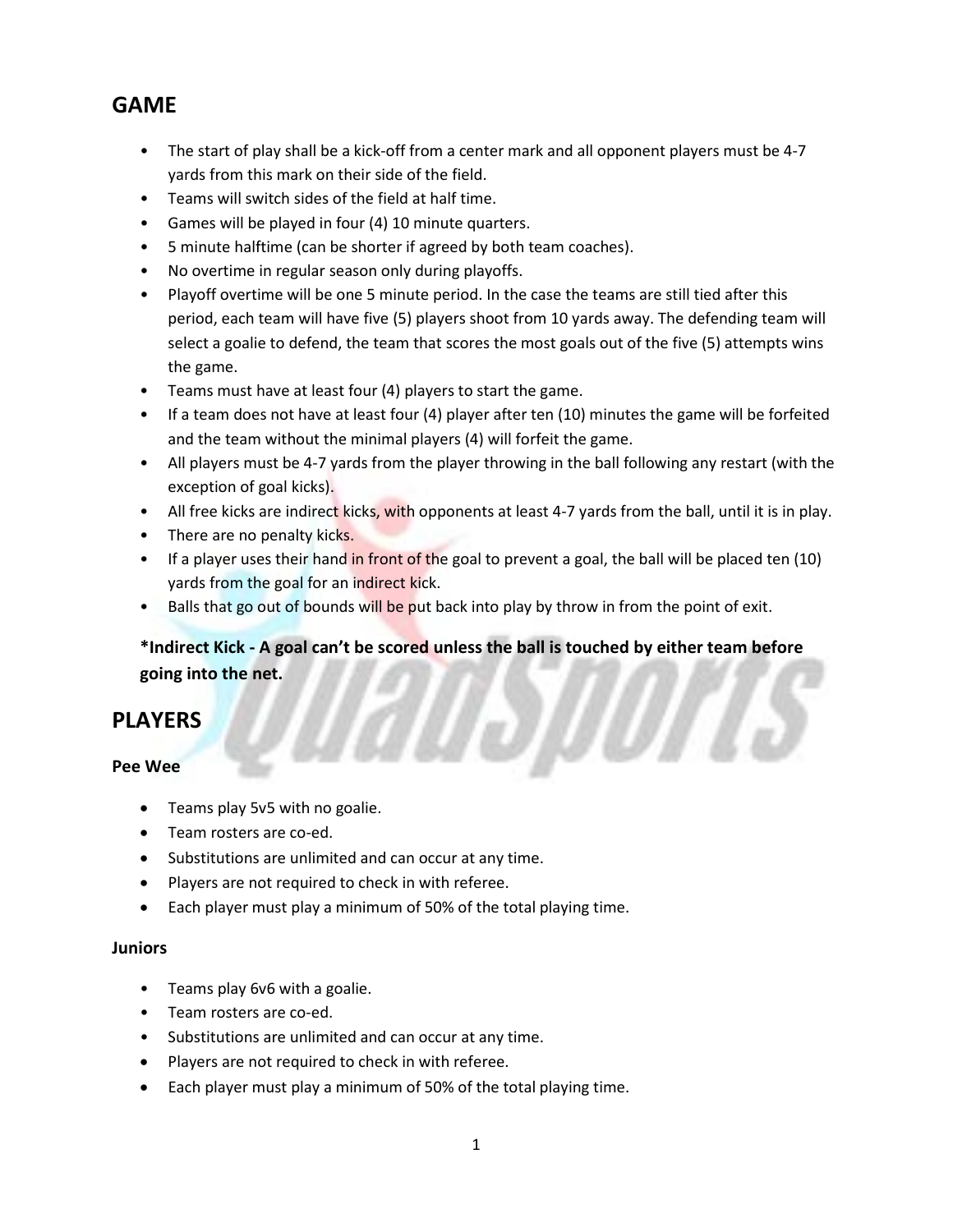# **EQUIPMENT**

- Ball Size: 3
- Shin guards are mandatory during practice and games.
- All players must wear a mouthpiece while playing.
- Soccer shoes are recommended but not required (Metal Cleats are not allowed).

## **FIELD**

- 25-35 yards (length)
- 15-25 yards (width)
- Corner flags are not needed.